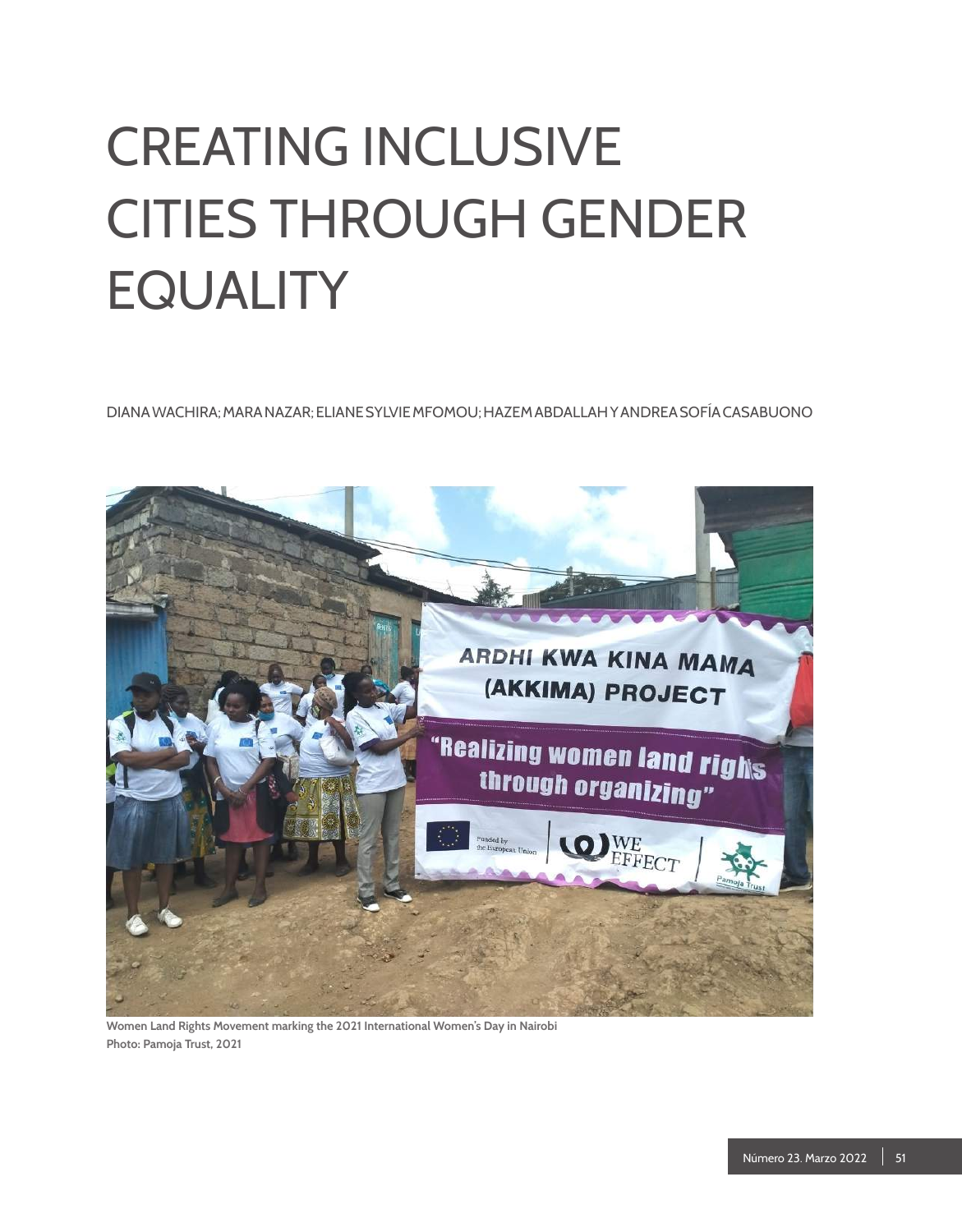### **Lessons and experiences from Africa, Latin America and the Middle East on the application of a gender-responsive approach to urban and territorial issues, with Civil Society as the Protagonist**

It is a fact that gender inequality and marginalization is experienced across all corners of the world. This is according to the *latest report by UN Women*, which reveals how, in the context of the pandemic, women and girls have suffered disproportionately from the socio-economic consequences of COVID-19. This persistent gender gap has prompted attention to be paid to the development and adoption of genderresponsive approaches to urban and territorial issues. The efforts, in many cases led by civil society, to provoke a change in the issues that increase the vulnerability of women, especially in urban informal areas, varying in scale, resources and commitments, are evidence of this.

From the aim to learn and exchange different practices that can serve as inspiration for others emerged the [Habitat International Coalition](https://www.hic-net.org/) [Co-Learning spaces](https://www.hic-net.org/co-learning-spaces/) initiative. It is an initiative that is developed through regular meetings that bring together and facilitate a range of HIC Members from different contexts. As a result, grassroots and social organizations from all over the world are building a social force through the exchange of political, educational and advocacy strategies related to different themes, one of them being feminist approaches to habitat.

# **Why feminist approaches to habitat?**

With a fast-increasing rate of urbanization, more than half of the world's population currently live in cities and urban areas. Cities — especially but not only in the global south — are characterized by a concentration of significant inequalities. The gap in inequalities within the population has led to the formation and growth of so-called informal settlements, which are no more than neighbourhoods created by the people, but where inhabitants grapple with a diverse range of socio-economic challenges that include access to land and housing, as well as a lack of access to basic services.

The harsh realities of gender inequalities manifest themselves strongly in informal settlements and neighbourhoods, where the population is generally at most risk, and are considered second-class citizens: poor structural quality of housing, overcrowding, dangerous locations and insecure tenure. While these so-called informal settlements are host to communities that are in vulnerable situations in general, it is women and girls that often bear the extra burden, as gender inequalities are exacerbated. This is often due to the intersectionality brought about by age, marital status, social status, ethnic background, religion, disability, and income.

As a counterbalance, cities also generate positive and transformative collective initiatives, which are taking place across the world, to encourage a feminist approach to habitat. Many are led by women and different types of organized social groups, who have been driving experiences that aim to create more inclusive cities and neighbourhoods for decades.

#### . **Amplifying the Voice of the Kenyan Urban-Poor Woman; the case of the Kenya Women Lands Rights Movement (WLRM)**

If we travel to Kenya, we see that women generally grapple with a range of challenges. One of these is brought about by the culture and attitudes towards gender roles and norms, particularly in relation to land and home, which further worsen this situation, as they inhibit women's participation, leadership, decision-making and safety, among others. The long history of land-related inequalities and injustices has been escalated by the lack of knowledge, understanding and awareness of the rights to land that women enjoy, as well as the constant lack of female participation in decision-making at the community and government levels. Such challenges have manifested in various ways that include forced evictions, unemployment, culture and traditions, dispossession of land and home through government projects; all of this in addition to a lack of participation in democratic spaces.

In this context, the [Pamoja Trust](https://pamojatrust.org/), a civil society organization in Kenya, has committed to developing approaches and models that promote the right to the city for all, including women and other marginalized groups. The organization seeks to promote the improvement and attainment of tenure security, based on the experience of applying fit-for-purpose land tools and approaches.

One of these favourable, gender-responsive strategies is the formation of women-led structures to advocate for impactful change in the matter of women's land rights. It is in this way that the Women Land Rights Movement emerged, which has amplified the voices of women living in informal settlements in Kenya, particularly in contribution to the planning and design of the spaces they occupy.

# **The Women Land Rights Movement has emerged as a space through which women's voices and participation are amplified and women's land inequalities and injustices are made visible**

Composed of a collective of women representing the two biggest cities in Kenya, the movement forms an active space of engagement, participation and influence of gender-responsive practices and policies in land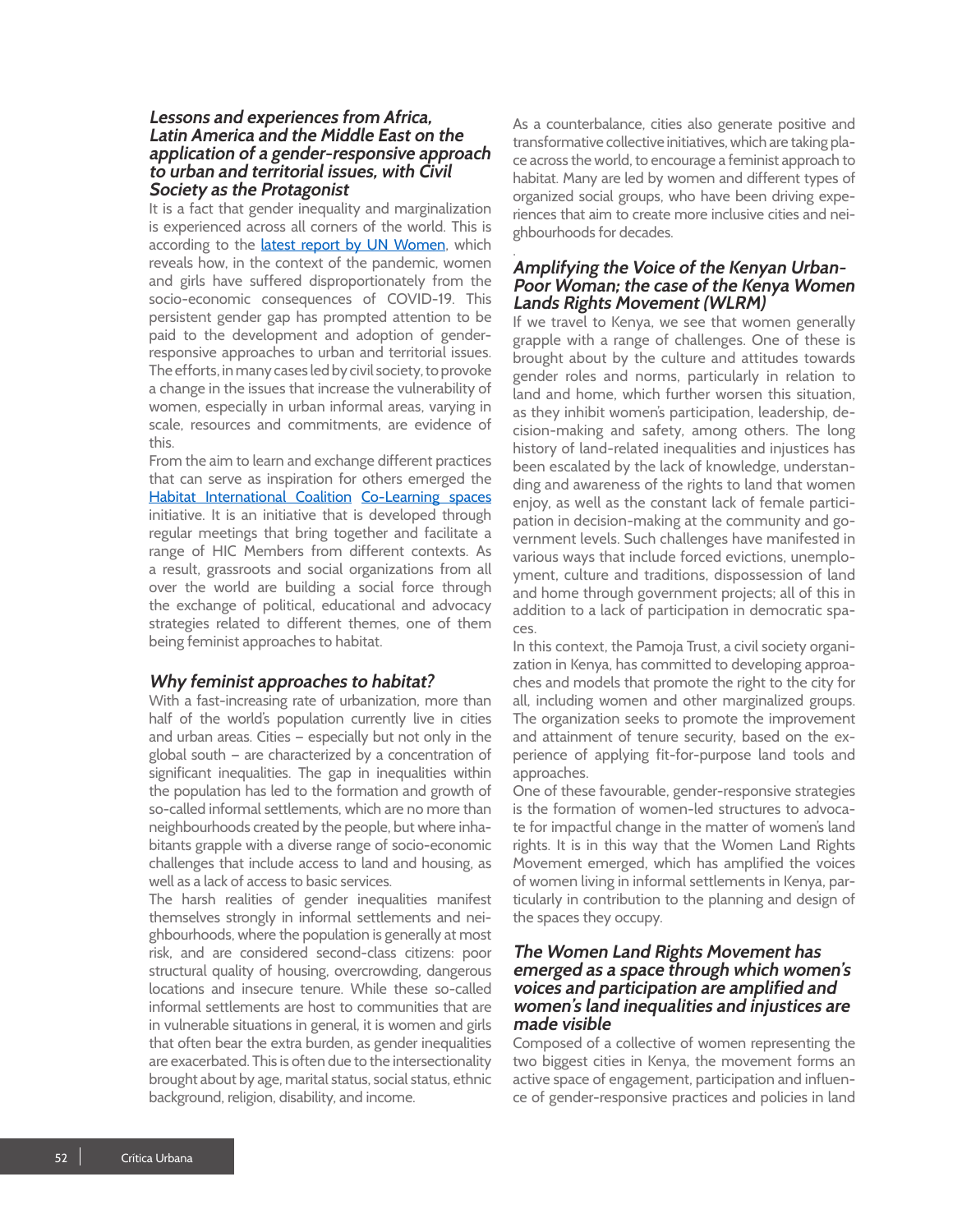

**WLRM leaders after a meeting. Photo: Pamoja Trust, 2019**

management and administration. This space actively positions women to take part in decision-making in support of gender equality, participating in government development interventions.

The Women Land Rights Movement participates, among others, in urban planning processes to determine the planning of their spaces, as well as influence urban service priorities. This has been mainstreamed in the adaptive planning methodology, which seeks to navigate conventional planning barriers and essentially shift the planning power to communities and particularly to women. In doing so, women are positioned to collectively participate, amplify their voices and concerns, as well as influence decisions in the urban planning processes.

The participation of the women's movement in such planning processes provides greater assurance that attention is directed to gender issues, which cover a wide range of key themes that include employment opportunities, education, participation in democratic spaces, discrimination, safety and security, income opportunities, and gender-based violence (GBV). The empowerment of women and their participation in de-

cision-making have an impact on ensuring that emerging plans are able to respond to such issues in a more inclusive and just manner.

# **The Women's Agenda for the City in Latin America; an agenda that advocates for a shared city, with rights and gender equality**

Why not erase the idea of the city we fear and imagine a feminist city? The project "Voices of diverse women for safe, inclusive and sustainable cities" was born with this proposal: to hear from women what a city that belongs to them and guarantees their rights would be like.

This initiative, launched in March 2019 with th[e Women](https://www.redmujer.org.ar/) [and Habitat Network of Latin America,](https://www.redmujer.org.ar/) involved female residents from different working class neighbourhoods in the city of Córdoba, Argentina, convened by **CISCSA** [- Ciudades Feministas](https://www.ciscsa.org.ar/), together with five other Latin American organizations [\(Corporación SUR](https://www.sitiosur.cl/+) from Chile, [Asociación AVP](http://fundacionavp.org/comunicate-con-nosotros/) from Colombia, [Centro Flora Tristán](http://www.flora.org.pe/) from Peru, [Colectiva Feminista](https://colectivafeminista.org.sv/) from El Salvador and [Fundación Guatemala\)](https://www.facebook.com/fundaguatemala).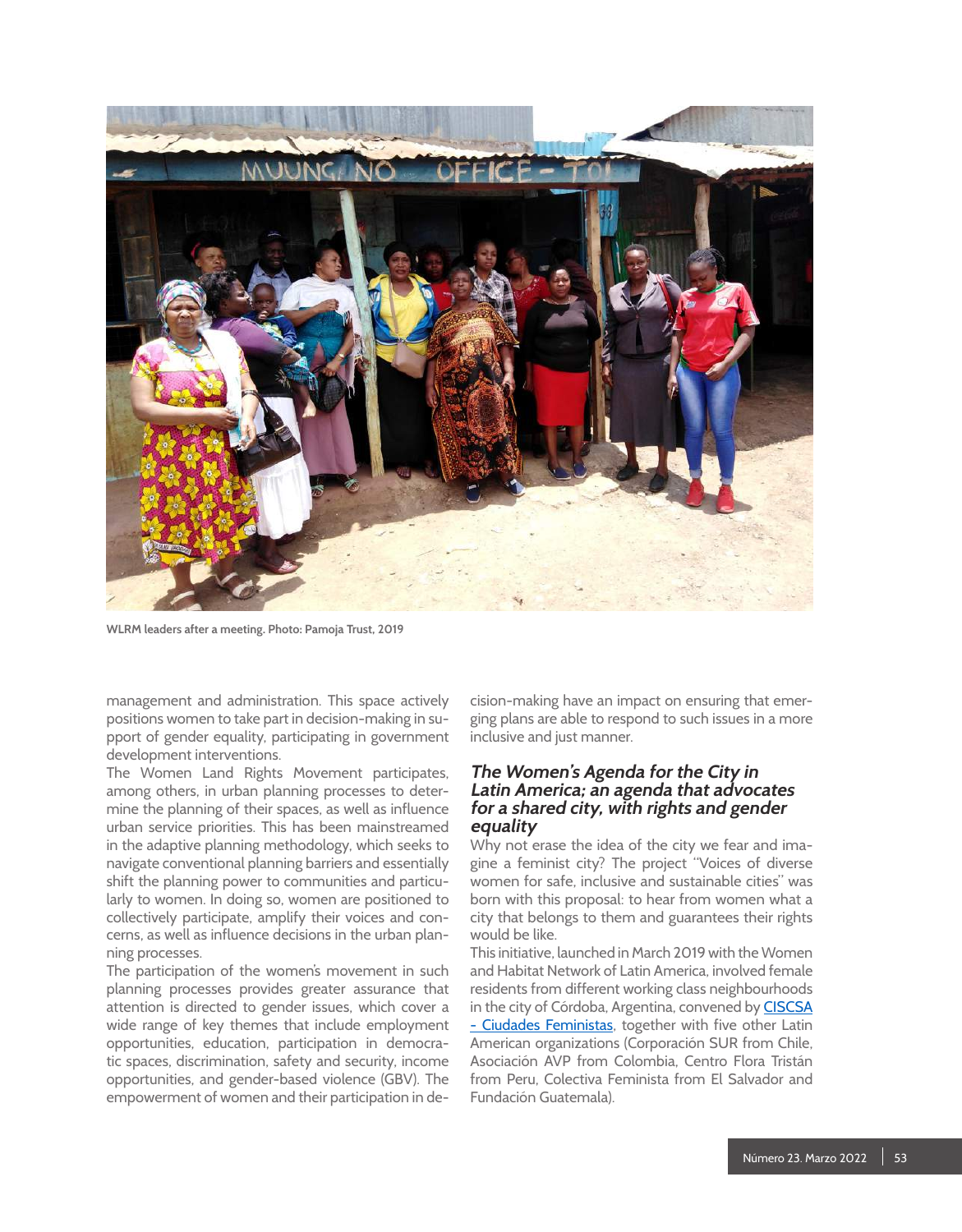

**CISCSA is a non-profit NGO based in the city of Córdoba (Argentina). Photo: Bahia Flores for CISCSA.** 

Thanks to the women involved in this joint exercise, developed through reflection sessions, a process emerged with diverse and enriching contributions from different participation trajectories and membership of feminist organizations and groups. This process gave rise to th[e Women's Agenda for the City in Latin Ame](https://64230343-c594-4150-8f49-0f6e55990e6d.filesusr.com/ugd/15ddb6_96439038f2af4ef3b883c83da2aa6342.pdf)[rica,](https://64230343-c594-4150-8f49-0f6e55990e6d.filesusr.com/ugd/15ddb6_96439038f2af4ef3b883c83da2aa6342.pdf) an advocacy document that advances on issues such as cities without violence against women; urban mobility with a gender perspective; services and facilities for everyday life; economic autonomy for women; policies and programmes with a gender perspective; parity as a goal; the social integration of migrant, displaced and refugee women; and addressing environmental risks.

This initiative seeks to enrich debates on women's rights to the city, systematizing their demands for the development of proposals that will have an impact on the installation of a feminist perspective on cities and the experiences of women, in all their diversity, in cities.

### **Intervention in the public/common space to build cities that defend our right to decide: "Our body, our first territory"**

Another Latin American experience is that of the Habitat, Genders and Feminisms Commission of [HABI-](http://www.habitarargentina.org.ar/)[TAR Argentina](http://www.habitarargentina.org.ar/), that carried out an intervention in the Autonomous City of Buenos Aires on 13 June 2018. It was part of the Vigil for Legal Abortion, accompanying the National Campaign for the Right to Legal, Safe and Free Abortion. The event was developed while the Honorable Chamber of Deputies of the Nation was voting on the bill for the Voluntary Interruption of Pregnancy.

The activity focused on an open exchange with all the people who came to (re)think the city . The aim was to redefine the city in a critical and proactive way, with regard to the construction of "Feminist cities, respectful of the right to decide about our bodies and our ways of inhabiting territories".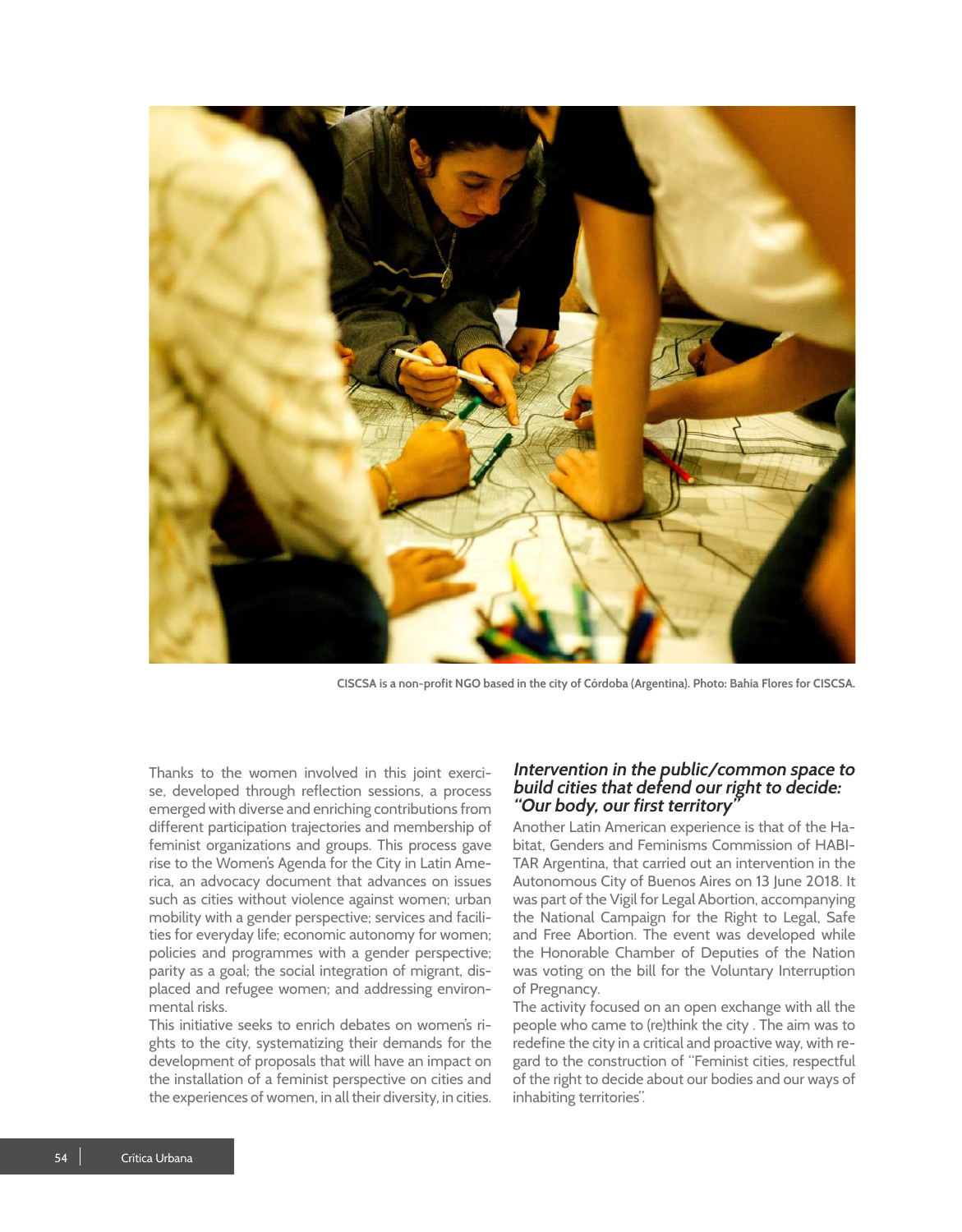

**Pictures by Macarena Vergara - SEDECA — Habitat, Gender and Feminisms Commission of HABITAR Argentina. Source: Habitat, Gender and Feminisms Commission of HABITAR Argentina.**

Feminist demands were made visible on a billboard that took over the space in a three-dimensional way and even the asphalt was illustrated with contributions such as:"*I constantly think, feel and live the consequences of our society, like not being able to go out alone, like being constantly harassed; that's why I say: Enough!"*.

This resulted in a sisterly and diverse space, where comrades from Córdoba, Santa Fe, Tierra del Fuego, Antarctica and the South Atlantic Islands, Mendoza, the Province of Buenos Aires, the Autonomous City of Buenos Aires and other sister countries such as Chile, Colombia and Ecuador were present.

From the collective in the public-common space, political influence was exerted on both the parliamentary and the social-public agendas. By orchestrating this meeting of diverse perspectives, the inequalities and gender violence against which women have to continue fighting, marching and organizing became evident.

# **Promoting Women's Property and Inheritance Rights; an experience from Cameroon**

One of the violations of women's right to the city identified by CONGEH, a coalition of organizations working in the field of human settlements in Cameroon, is the right of access to land.

CONGEH attempts to provide solutions developed to remedy this rights violation, amid an unfavourable legislative context. One of these solutions includes accompanying women in the communities at the grassroots level to establish official marriage certificates (not only customary ones) to enable them, when buying a plot of land with their husband, to request a title of co-ownership; thus exploiting a provision of the Cameroonian law on land tenure. In this way, women are given the possibility of claiming their right to this plot of land if necessary.